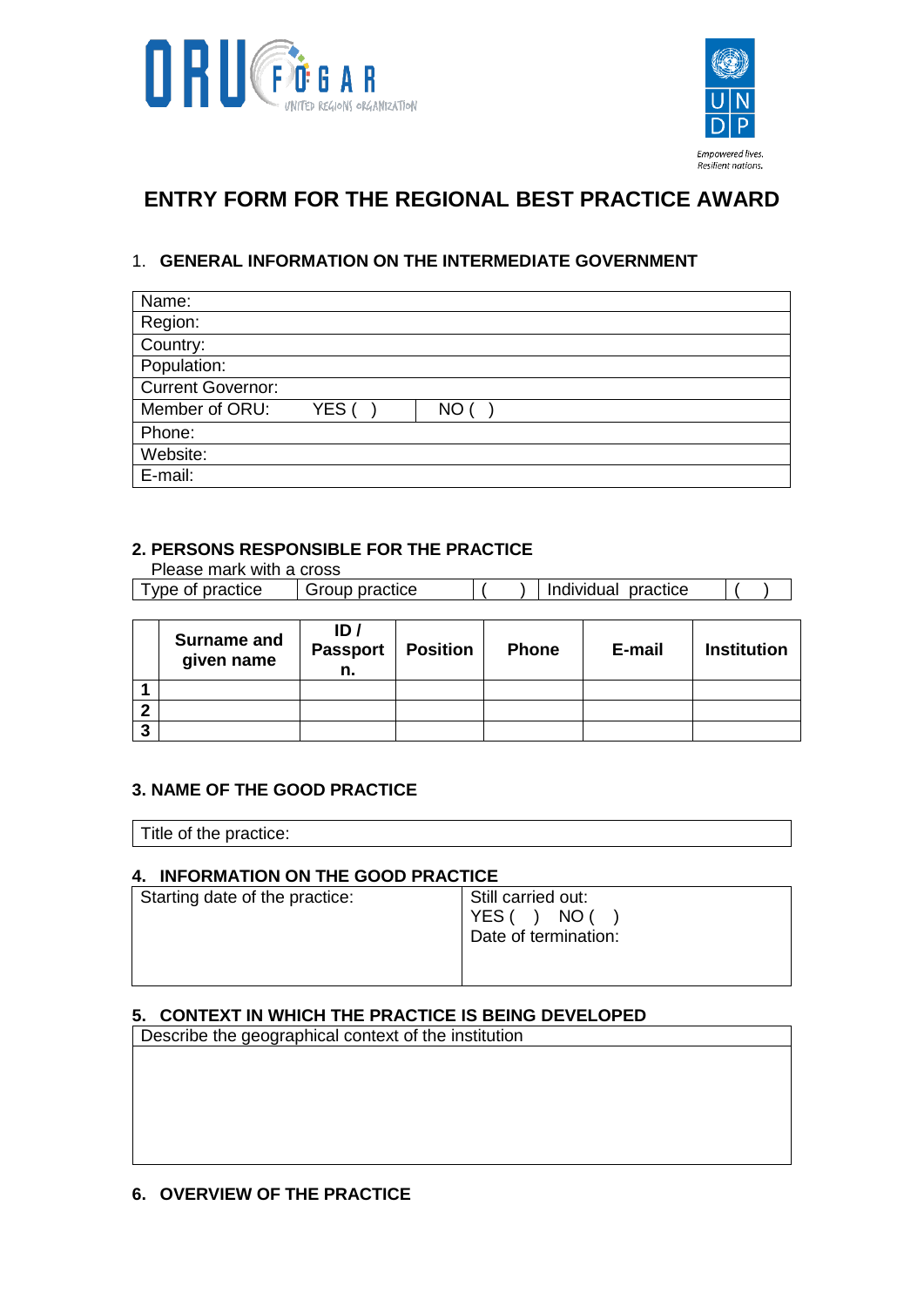



Please define what the good practice is about and indicate the main achievements obtained by its implementation. **7. DECRIPTION OF THE PRACTICE** a) Baseline situation that motivated the development of the practice (What problem, deficit or demand was expected to be addressed with the practice?)

b) Explain what competences and capacities wanted to be further developed with the practice

c) Outline the practice implementation process taking into account the different stages.

d) Describe the new resources, ICT and cross-cutting approaches that were used to develop the practice

e) **Impact indicators**. Describe the evaluation process unfold during the practice implementation, assessment tools and techniques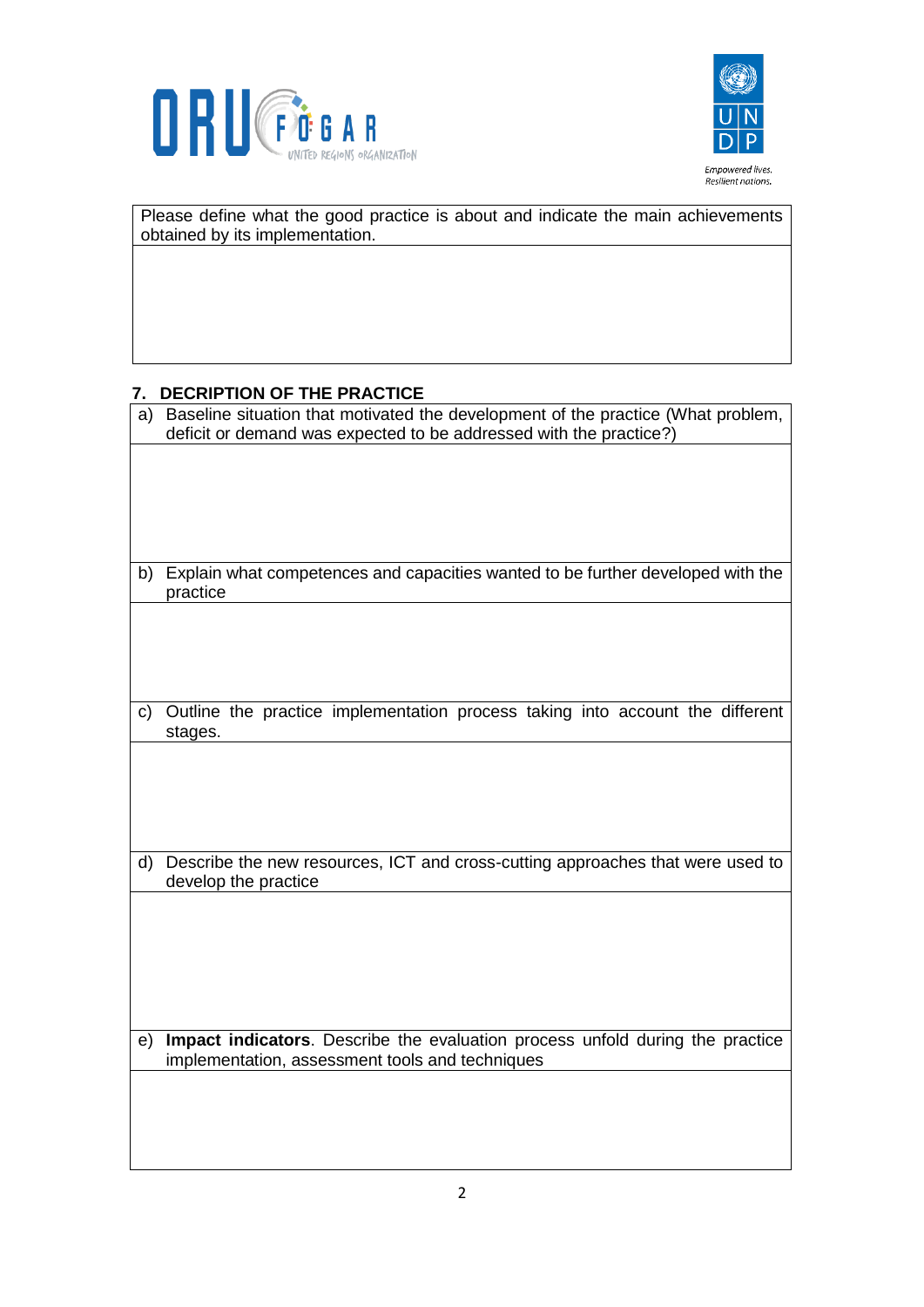



| f) | <b>Replicability.</b> The practice has been replicated by other bodies in the same entity<br>or by third parties?                                                                                                    |
|----|----------------------------------------------------------------------------------------------------------------------------------------------------------------------------------------------------------------------|
|    |                                                                                                                                                                                                                      |
|    |                                                                                                                                                                                                                      |
| g) | Relevance. Explain which were in your opinion the greatest achievements<br>obtained after the implementation of the practice                                                                                         |
|    |                                                                                                                                                                                                                      |
|    | h) Efficiency. Explain how the implementation of the practice has entailed greater<br>efficiency in the management of the regions assets.                                                                            |
|    |                                                                                                                                                                                                                      |
|    |                                                                                                                                                                                                                      |
| i) | Wholeness: Explain the institutional framework, strategy/public policy it belongs                                                                                                                                    |
|    | to and has favoured its implementation.                                                                                                                                                                              |
|    |                                                                                                                                                                                                                      |
| j) | Sustainability. What measures have<br>been<br>taken to<br>that<br>the<br>ensure<br>implementation of the actions of the practice do not have a negative impact on the<br>environment, and therefore are sustainable? |
|    |                                                                                                                                                                                                                      |
|    |                                                                                                                                                                                                                      |
| k) | SDG (Sustainable Development Goals). In which way the practice has been<br>inspired by the SDGs and contribute to their achievement?                                                                                 |
|    |                                                                                                                                                                                                                      |